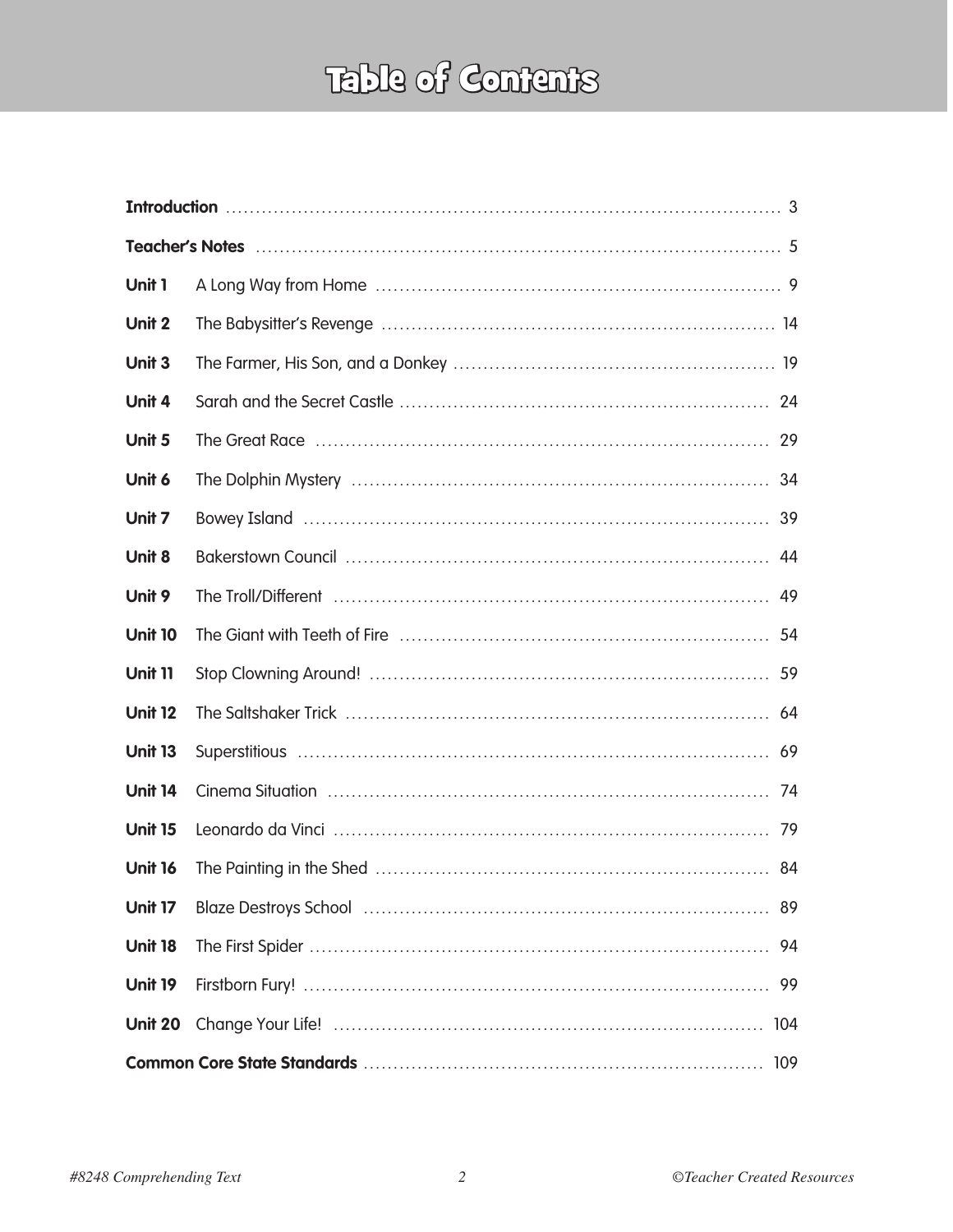$U$ mit  $\chi$ }

**Name**

**Read the fable and answer the questions on the following pages.**

A farmer stood shaking his head after inspecting his meager wheat crop. He concluded that it would not support his family for the following year, so he called for his son to prepare the donkey to be sold at the markets.

The farmer, the son, and the donkey walked side by side to the market. On their journey, they passed a group of women who started to laugh when they saw the trio.

"Why are you both walking beside a donkey when you could ride it?" they asked curiously.

The farmer shrugged and ordered his son to climb up on the donkey's back. They continued along the path to the market until they passed an old man who pointed his finger at them in anger.

"You ungrateful boy! Why do you ride like a king when your poor father walks on his tired feet? Children have lost all respect for their elders!" the old man scolded.

The farmer looked at his son, who slid down the side of the donkey—his face red with shame. The father shrugged again and mounted the donkey's back.

Moments later, they walked past a group of young girls who were astonished at the sight before them.

"You are a cruel man," the girls jeered. "Why do you ride while your son stumbles along beside you like a servant?"

The boy looked up at his father, whose face was beet-red. The farmer motioned for the donkey to stop so that his son could climb aboard.

Just outside the village, a group of travelers were sitting by a small fire having a conversation. When they saw the two passengers on the donkey, they stopped chatting and called out in anger.

"Why do you ride that poor donkey? Can you not see his back buckling under your weight? It would be smarter for you to carry him than he to carry you!"

The boy and his father quickly dismounted the donkey and looked for a long pole. They tied the donkey's legs together, attached him upside down to the pole, and then positioned the pole on their shoulders.

As they entered the market, the donkey, seeing the market stalls and villagers upside down, decided he was not happy with his predicament and began to kick and buck so hard that the ropes broke, and he fell to the ground. In an

instant, the donkey had galloped away. The farmer and his son stood and watched in amazement as the donkey disappeared from their sight.

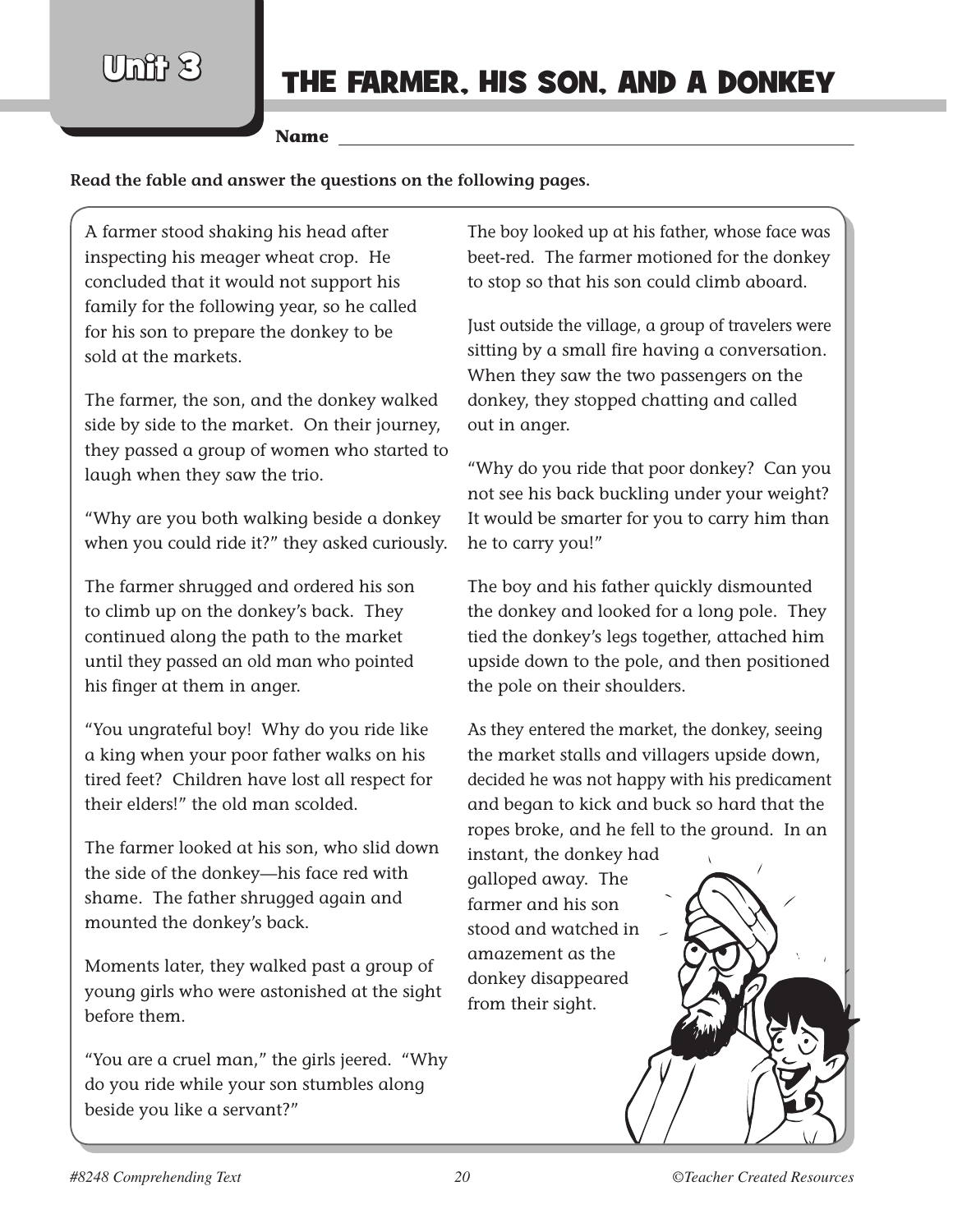## The Farmer, His Son, and a Donkey

**Literal** Find the answers directly in the text.

**1.** Complete the chart.

| Who?             | What did they demand?      |         |
|------------------|----------------------------|---------|
|                  | Someone to ride the donkey | tii iss |
| Old man          |                            |         |
|                  | Son to ride the donkey     |         |
| <b>Travelers</b> |                            |         |

**2.** What caused the farmer's face to turn beet-red?

**Inferential** Think about what the text says.

- **1.** A fable is a story that teaches the reader a lesson about how to behave. The lesson is what's called the "moral" of the story. What do you think the moral of this fable is?
	- **a.** Slow and steady wins the race.
	- **b.**  $\Box$  It is easier to think up a plan than to carry it out.
	- **c.**  $\Box$  He who tries to please everybody, pleases nobody.
- **2.** Explain your choice.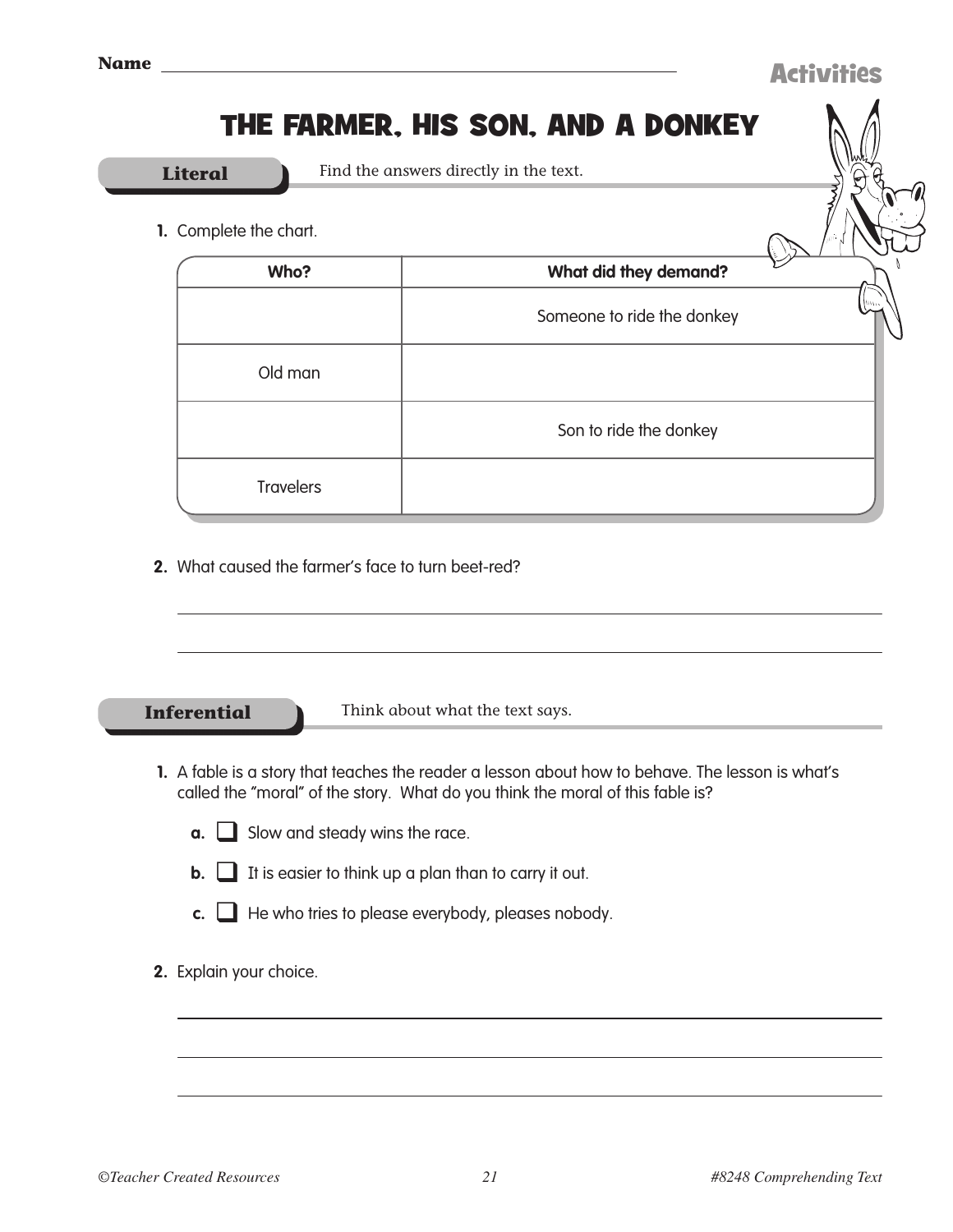<u> 1990 - Johann John Stone, mars et al. (1990)</u>

|    | <b>Applied</b>                                                      |                       | Use what you know about the text and your own experience.             |                |              |                                                                                                       |  |
|----|---------------------------------------------------------------------|-----------------------|-----------------------------------------------------------------------|----------------|--------------|-------------------------------------------------------------------------------------------------------|--|
|    | 1. "It would be smarter for you to carry him than he to carry you!" |                       |                                                                       |                |              |                                                                                                       |  |
|    |                                                                     |                       |                                                                       |                |              | Do you think the travelers meant for the farmer and the son to carry the donkey? Explain your answer. |  |
|    |                                                                     |                       |                                                                       |                |              |                                                                                                       |  |
| 2. |                                                                     |                       | a. Who do you think had the right idea about the trip to the markets? |                |              |                                                                                                       |  |
|    |                                                                     | $\Box$ Farmer and son | $\Box$ Women                                                          | $\Box$ Old man | $\Box$ Girls | $\Box$ Travelers                                                                                      |  |
|    | <b>b.</b> Explain your choice.                                      |                       |                                                                       |                |              |                                                                                                       |  |
|    |                                                                     |                       |                                                                       |                |              |                                                                                                       |  |
|    |                                                                     |                       |                                                                       |                |              |                                                                                                       |  |
|    |                                                                     |                       |                                                                       |                |              |                                                                                                       |  |
|    |                                                                     |                       |                                                                       |                |              |                                                                                                       |  |
|    |                                                                     |                       |                                                                       |                |              |                                                                                                       |  |
|    |                                                                     |                       |                                                                       |                |              |                                                                                                       |  |
|    | 3. Why is it not a good idea to try and please everyone?            |                       |                                                                       |                |              |                                                                                                       |  |
|    |                                                                     |                       |                                                                       |                |              |                                                                                                       |  |
|    |                                                                     |                       |                                                                       |                |              |                                                                                                       |  |
|    |                                                                     |                       |                                                                       |                |              |                                                                                                       |  |
|    |                                                                     |                       |                                                                       |                |              |                                                                                                       |  |
|    |                                                                     |                       |                                                                       |                |              |                                                                                                       |  |
|    |                                                                     |                       |                                                                       |                |              |                                                                                                       |  |
|    |                                                                     |                       |                                                                       |                |              |                                                                                                       |  |
|    |                                                                     |                       |                                                                       |                |              |                                                                                                       |  |
|    |                                                                     |                       |                                                                       |                |              |                                                                                                       |  |